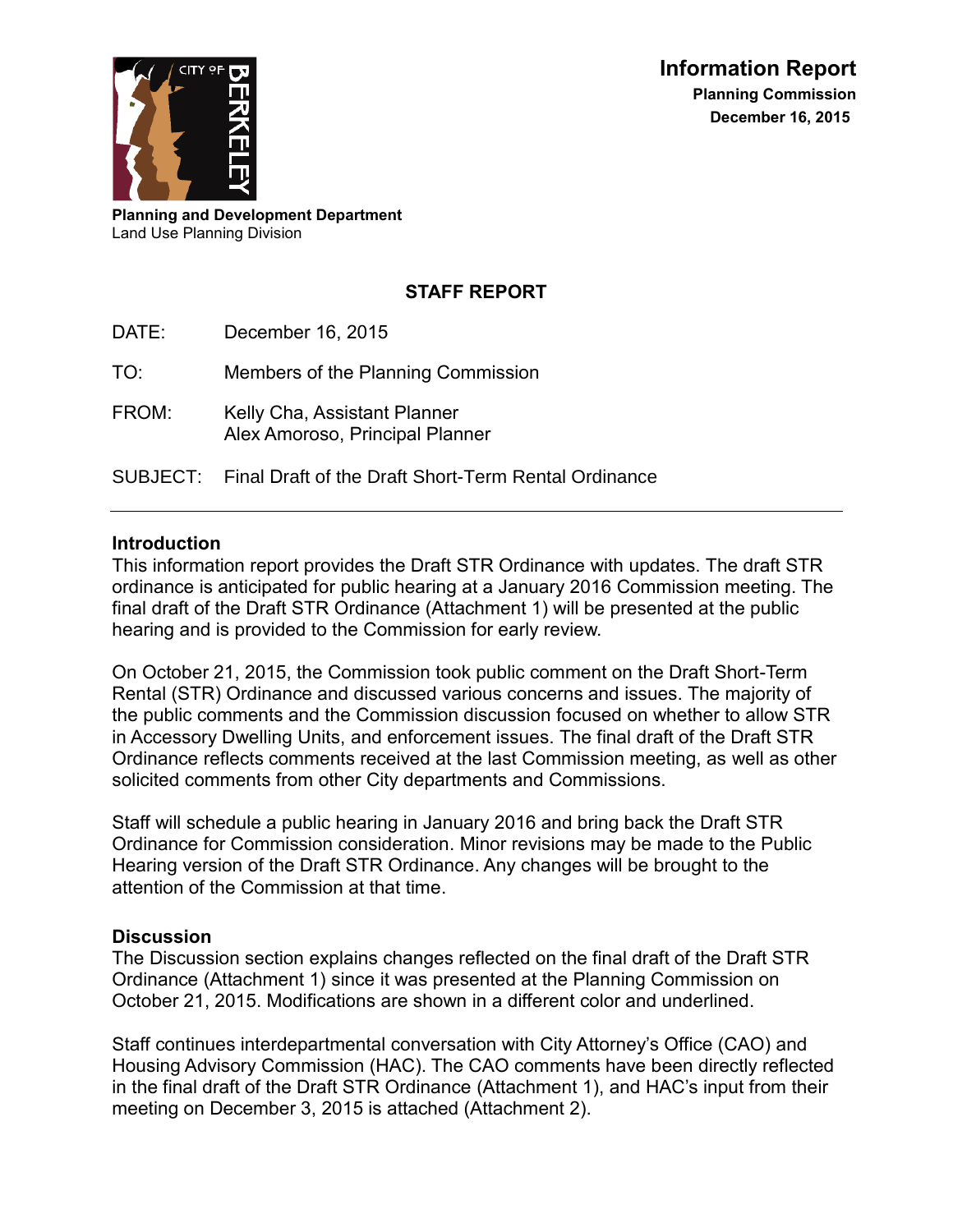#### City Attorney Input

Staff consulted the City Attorney's Office for input on the Nuisance and Remedies sections. The City Attorney pointed out that the Nuisance and Remedies sections had duplicate and unnecessary information. Based on this feedback, the Nuisance section was removed and Remedies section was revised.

#### Housing Advisory Commission

On December 3, 2015, the HAC reviewed the draft STR ordinance and identified a number of issues that they believe should be addressed. These include:

- Business license requirement: due to the privacy concerns, the City Council decided to against linking business license number on the hosting platform; therefore, the draft STR Ordinance did not include this requirement.
- Transient Occupancy Tax (TOT): HAC wants it included as part of the purposes but the City has other methods for collecting the appropriate fees from the STR platforms, without use of the TOT.
- Potential evictions that may be associated with STRs: HAC's concern is that evictions may occur, but STR units must be either owner- or tenant-occupied units as noted in the residency requirements.

The minutes from the HAC meeting (Attachment 2) includes recommendations for language changes. HAC recommendations have not been addressed in the Draft STR Ordinance, but will be discussed at the time of the Public Hearing.

#### Highlighted Text Changes in the Draft STR Ordinance

The following text changes were made in response to the public comments received at the Planning Commission on October 21, 2015:

- Allowing STR in Accessory Dwelling Units (ADUs): these changes are reflected in Subsection 23C.XX.020.B (Applicability) and Subsection 23C.XX.050.C (STR Duration and Required Residency Timeframes), as well as the definition on "Host" (Subsection 23C.XX.030.B).
- Preventing further housing displacement: Only housing units that meet the Host Residency requirements can be used as STRs. STR definition (Subsection 23C.XX.030.E) has been revised in order to include the reference to the Subsection 23C.XX.050.A (Proof of Host Residency).
- Better neighborhood notifications for STR: Subsection 23C.XX.050.F (Notification) has been revised to require annual notification to all adjacent properties, instead of one-time notification.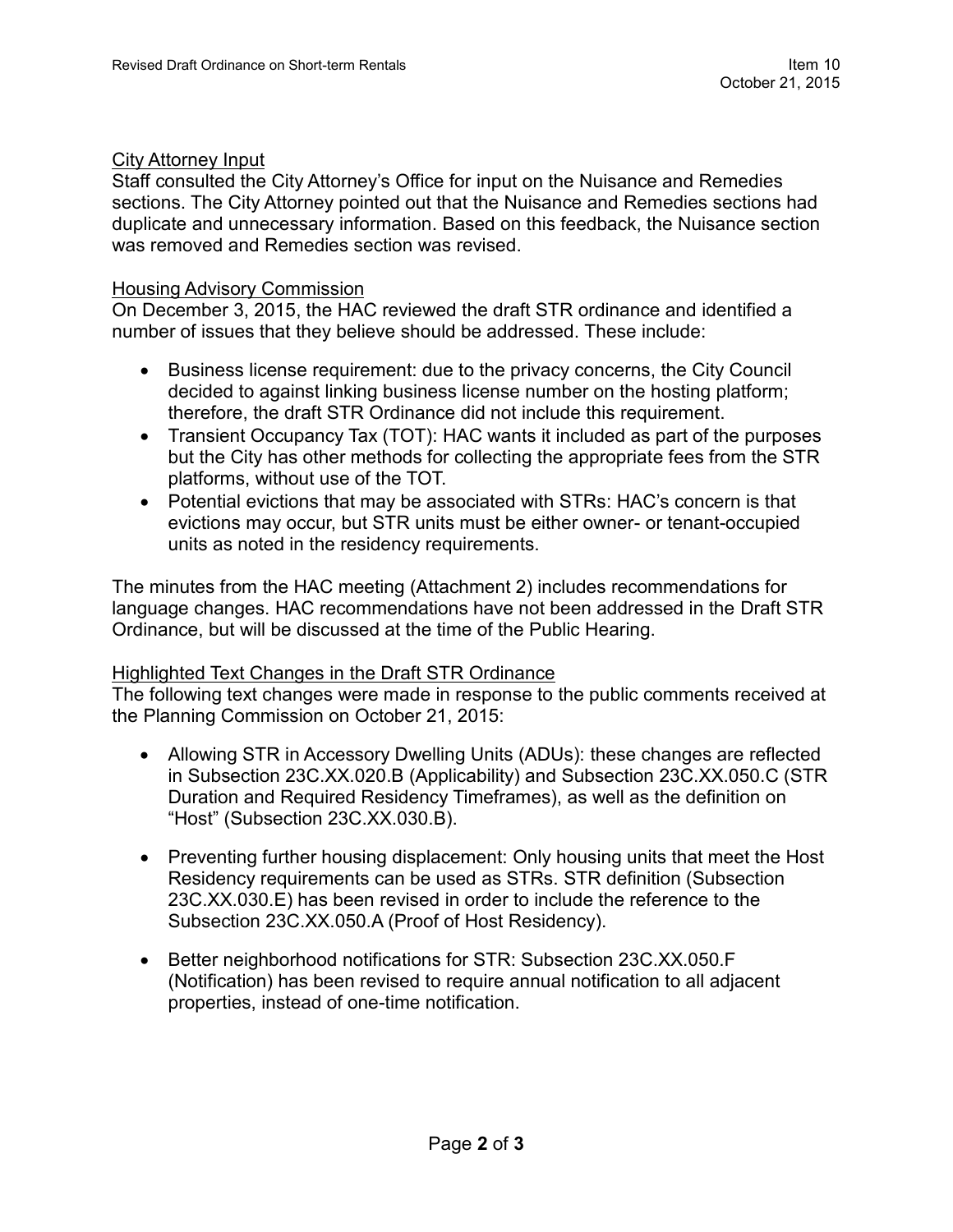#### **Recommendations**

Staff recommends that a public hearing on the Draft STR Ordinance in early 2016.

#### **Attachments**

- 1. Final draft of the Draft STR Ordinance
- 2. HAC Meeting Minutes on the Draft STR Ordinance from 12/3/2015 (Item 11)

#### **Additional Information**

- 1. HAC Packet from the December 3, 2015 meeting (Item #11): [http://www.ci.berkeley.ca.us/uploadedFiles/Housing/Commissions/Commission\\_f](http://www.ci.berkeley.ca.us/uploadedFiles/Housing/Commissions/Commission_for_Housing_Advisory/12-03-15-FullPacketpdf.pdf) or Housing Advisory/12-03-15-FullPacketpdf.pdf
- 2. City Council Referral on STR Regulations from June 23, 2015: [http://www.ci.berkeley.ca.us/Clerk/City\\_Council/2015/06\\_Jun/Documents/2015-](http://www.ci.berkeley.ca.us/Clerk/City_Council/2015/06_Jun/Documents/2015-06-23_Item_46_Short-Term.aspx) [06-23\\_Item\\_46\\_Short-Term.aspx](http://www.ci.berkeley.ca.us/Clerk/City_Council/2015/06_Jun/Documents/2015-06-23_Item_46_Short-Term.aspx)
- 3. Previous Planning Commission staff reports on STRs:
	- Planning Commission on March 18, 2015 (Item 10): [http://www.ci.berkeley.ca.us/uploadedFiles/Planning\\_and\\_Development/Level](http://www.ci.berkeley.ca.us/uploadedFiles/Planning_and_Development/Level_3_-_Commissions/Commission_for_Planning/2015-03-18_AGENDA%20PACKET-Combined.pdf) [\\_3\\_-\\_Commissions/Commission\\_for\\_Planning/2015-03-](http://www.ci.berkeley.ca.us/uploadedFiles/Planning_and_Development/Level_3_-_Commissions/Commission_for_Planning/2015-03-18_AGENDA%20PACKET-Combined.pdf) [18\\_AGENDA%20PACKET-Combined.pdf](http://www.ci.berkeley.ca.us/uploadedFiles/Planning_and_Development/Level_3_-_Commissions/Commission_for_Planning/2015-03-18_AGENDA%20PACKET-Combined.pdf)
	- Planning Commission on September 16, 2015 (Item 10): [http://www.ci.berkeley.ca.us/uploadedFiles/Planning\\_and\\_Development/Level](http://www.ci.berkeley.ca.us/uploadedFiles/Planning_and_Development/Level_3_-_Commissions/Commission_for_Planning/2015-09-16_Item%2010_Short%20Term%20Rental%20Regulations-Combined.pdf) 3 - Commissions/Commission for Planning/2015-09-[16\\_Item%2010\\_Short%20Term%20Rental%20Regulations-Combined.pdf](http://www.ci.berkeley.ca.us/uploadedFiles/Planning_and_Development/Level_3_-_Commissions/Commission_for_Planning/2015-09-16_Item%2010_Short%20Term%20Rental%20Regulations-Combined.pdf)
	- Planning Commission on October 21, 2015 (Item 10): [http://www.ci.berkeley.ca.us/uploadedFiles/Planning\\_and\\_Development/Level](http://www.ci.berkeley.ca.us/uploadedFiles/Planning_and_Development/Level_3_-_Commissions/Commission_for_Planning/2015-10-21_Item%2010_Short-Term%20Rentals-Combined.pdf) 3 - Commissions/Commission for Planning/2015-10-[21\\_Item%2010\\_Short-Term%20Rentals-Combined.pdf](http://www.ci.berkeley.ca.us/uploadedFiles/Planning_and_Development/Level_3_-_Commissions/Commission_for_Planning/2015-10-21_Item%2010_Short-Term%20Rentals-Combined.pdf)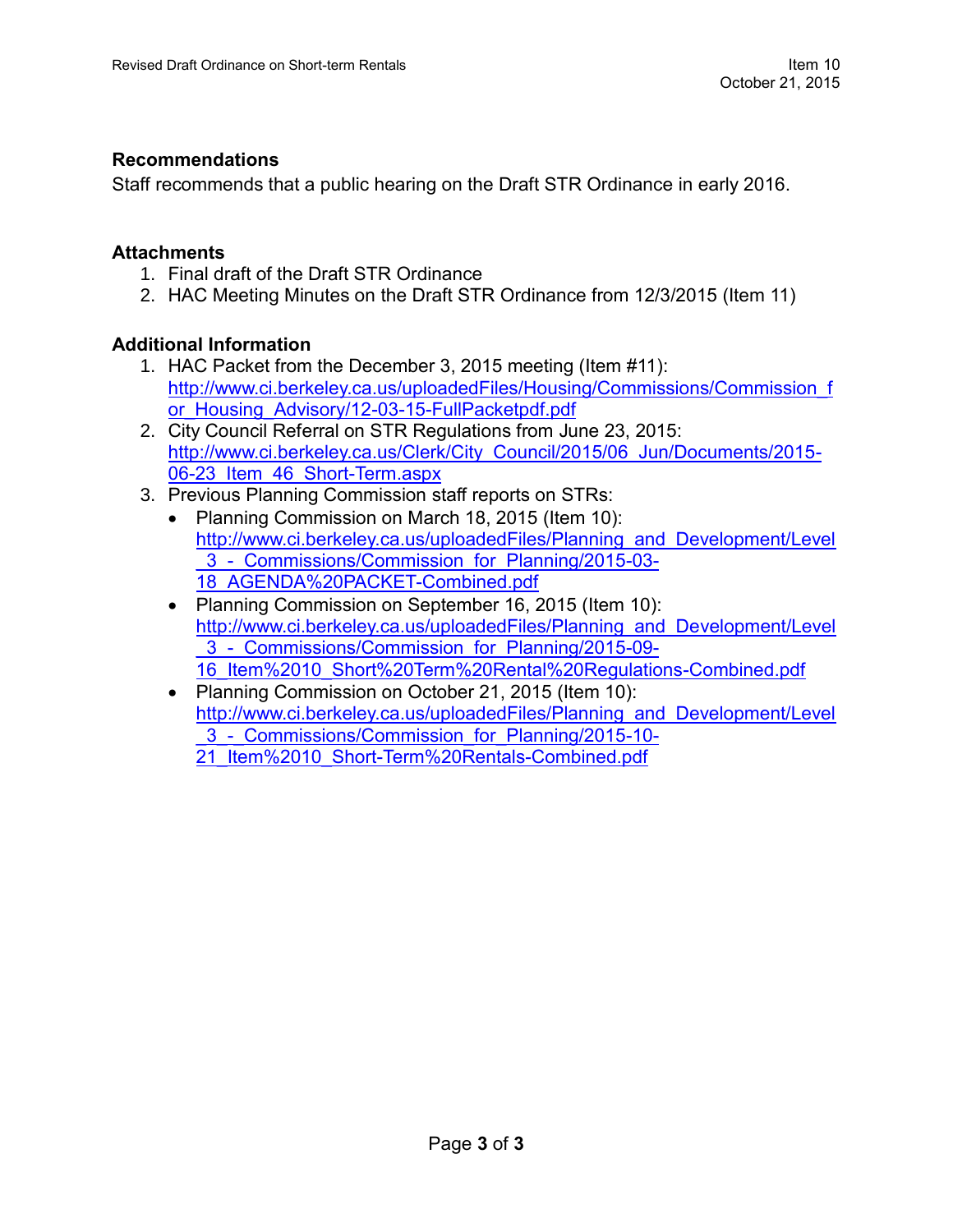Berkeley Municipal Code Chapter 23C.XX SHORT-TERM RENTALS *Updated 12/9/2015*

Page 1/5

#### **Chapter 23C.XX**

## **SHORT-TERM RENTAL**

- **Sections:**
- **23C.XX.010 Purposes**
- **23C.XX.020 Applicability**
- **23C.XX.030 Definitions**
- **23C.XX.040 Permit Required**
- **23C.XX.050 Operating Standards**
- **23C.XX.060 Nuisance**
- **23C.XX.070 Remedies**

#### **Section 23C.XX.010 Purposes**

The purposes of the short-term rentals (STRs) related regulations contains in this Chapter

are:

- A. To establish standards of operation for STRs within the City of Berkeley.
- B. To provide alternative forms of lodging.
- C. To prevent long-term rental units from being replaced with STRs and protect affordable housing units from conversion.
- D. To preserve and protect neighborhood character and livability from nuisances that often associated with the STRs.

#### **Section 23C.XX.020 Applicability**

- A. STRs shall be allowed in residential uses in the following zoning districts: R-1, R-1A, ES-R, R-2, R-2A, R-3, R-4, R-5, R-S, R-SMU, C-DMU, C-1, C-SA, C-T, and C-W.
- B. STRs shall be prohibited in below market rate (BMR) units. BMR units for STR 24 purposes refer to and accessory dwelling units whose rents are listed as a result of deed restrictions or agreements with public agencies.

#### **Section 23C.XX.030 Definitions**

27 The definitions set forth in this Section shall govern the meaning of the following terms as used in this Chapter: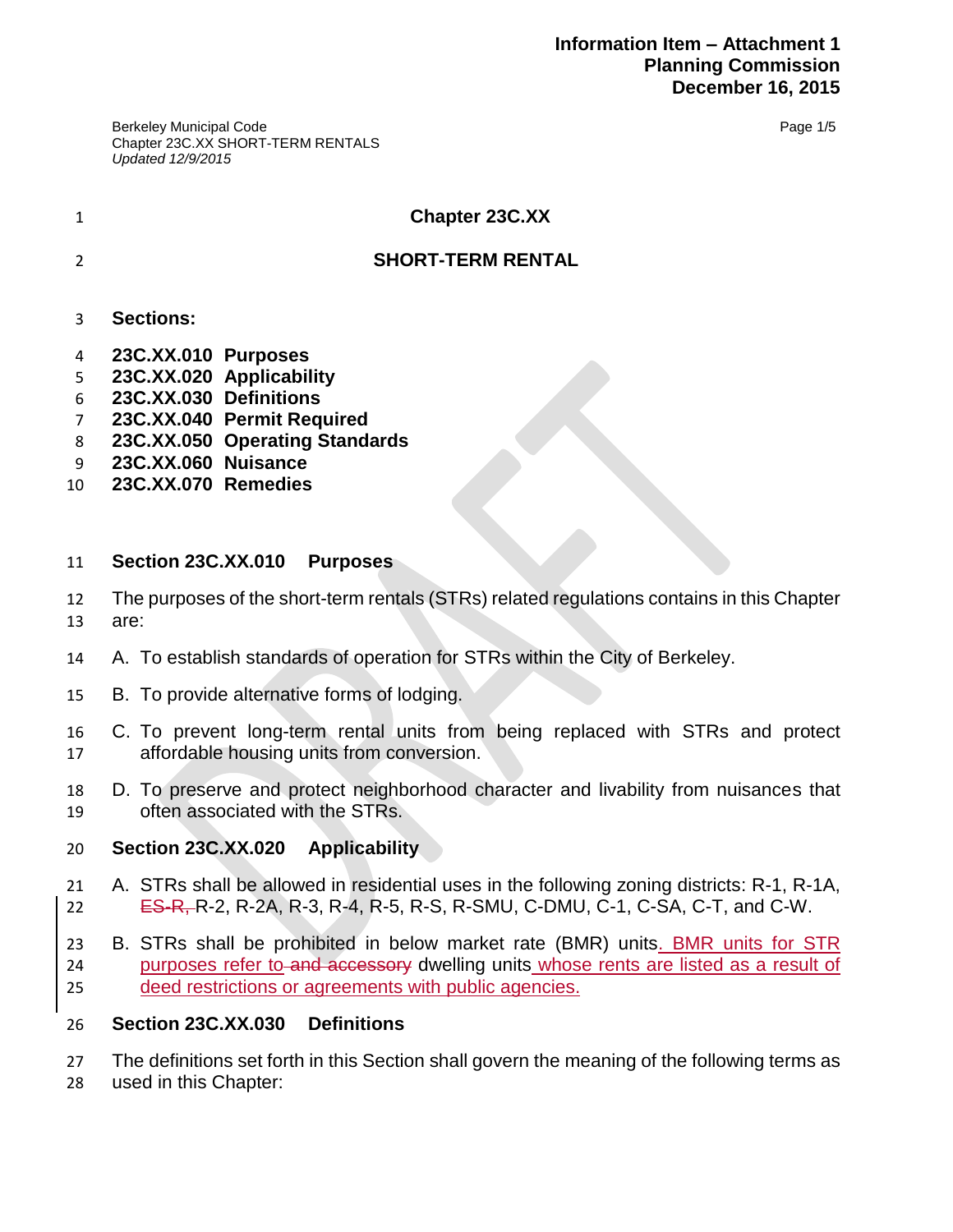- A. "Adjacent properties" mean the dwelling units abutting and confronting, as well as above and below, a dwelling unit within which a STR is located.
- B. "Host" means any person who is the owner of record of residential real property, or 32 any person who is a lessee of residential real property, who offers his or her Primary 33 Residencea dwelling unit, or portion thereof. A Host may STR rent an Accessory Dwelling Unit, permitted under Berkeley Municipal Code Chapter 23D.10.
- C. "Host present" means the host is living at the premises of the dwelling unit that is being used for STRs during the short-term rental period or living in the Primary Residence or the Accessory Dwelling Unit.
- D. "Hosting Platform" means a business or person that provides a means through which a Host may offer a dwelling unit, or portion thereof, for STRs. This service is usually, though not necessarily, provided through an internet-based platform. It generally allows a property owner or tenant to advertise the dwelling unit through a website provided by the Hosting Platform and provides a means for potential STR Transient to arrange short-term rentals, whether the STR Transient pays rent directly to the host or to the hosting platform.
- E. "Short-Term Rental (STR)" means the use of any room or rooms, or portions thereof for dwelling, sleeping or lodging purposes in any single-family dwelling, two-family dwelling, multi-family dwelling, or Accessory Dwelling Unit, permitted under Berkeley Municipal Code Chapter 23D.10, by STR Transients. STR shall be an accessory use 49 to a residential use and be considered neither a tourist hotel nor a residential hotel for purposes of this Title. STRs are subjects to Host Residency requirement under Subsection 23C.XX.050.A.
- F. "Local Contact" means a person designated by the Host who shall be available during the term of any short-term rental for the purpose of (i) responding within sixty minutes to complaints regarding the condition or operation of the dwelling unit or portion thereof used for short-term rental, or the conduct of STR Transients; and (ii) taking remedial action to resolve such complaints.
- G. "Primary Residence" means a permanent resident's usual place of return for housing as documented by motor vehicle registration, driver's license, voter registration or other such evidence.
- H. "STR Transient" means any person who rents a unit used for STR purposes.

## **Section 23C.XX.040 Permit Required**

62 A Zoning Certificate for STRBusiness License shall be required for each host to operate a STR.

## **Section 23C.XX.050 Operating Standards and Requirements**

65 The STR is allowed only if it conforms to each of the operating standards and requirements set forth in this Section.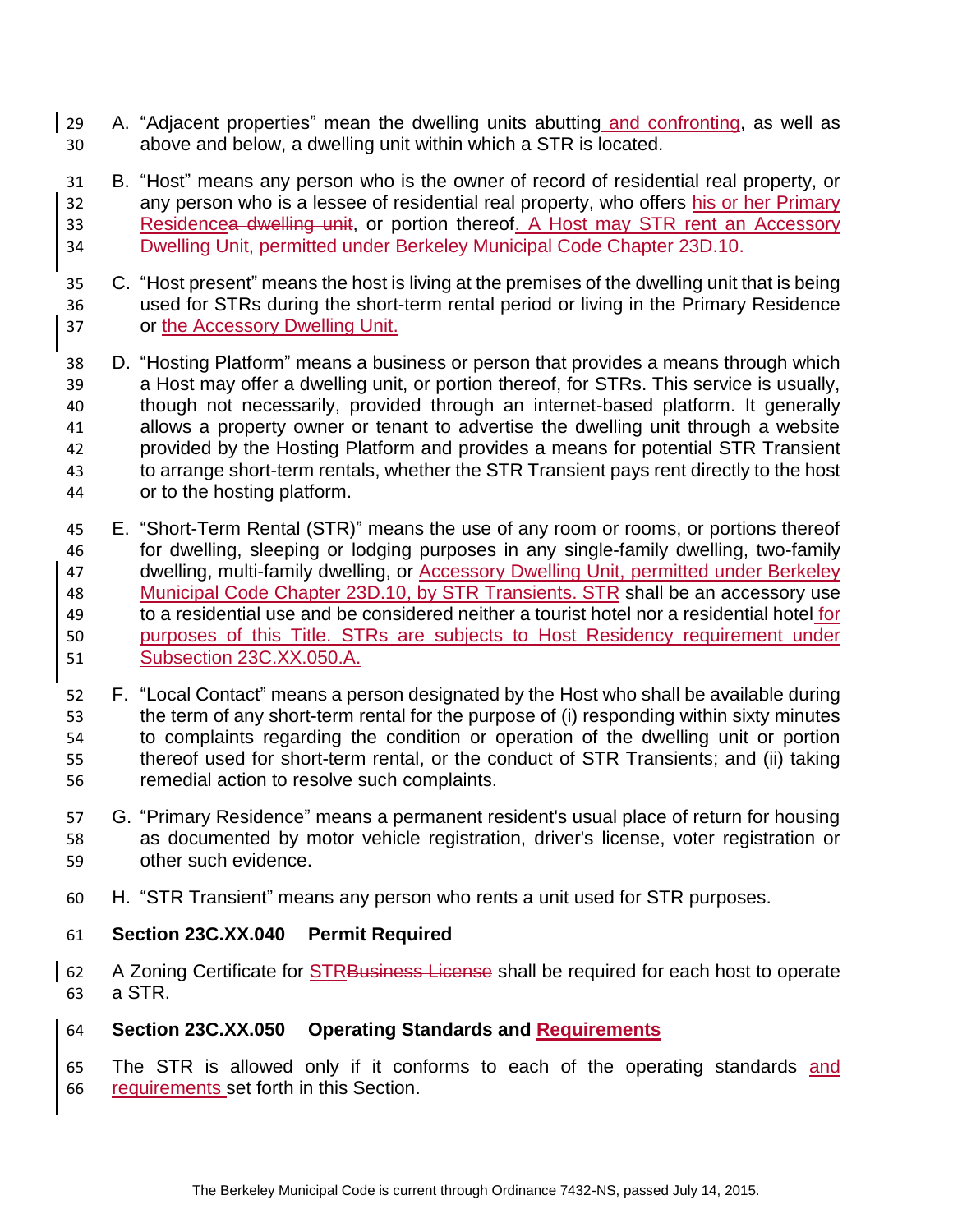- A. Proof of Host Residency.
- 1. A property owner Host of an STR must provide documentation of property ownership for the proposed STR to the City.
- 2. A tenant Host of an STR must provide written permission of the owner. The tenant must present written authorization from the building owner or property management company.
- B. STR Duration and Required Residency Timeframes
- 1. When the Host is present and living in the unit used for STR purposes, the unit, or a portion thereof, may be rented as an STR for an unlimited number of days during the calendar year.

#### 2. When the Host is not present in a unit used for STR purposes, including the Host's ADU, the Host must demonstrate his or her residency in the unit, Host's Primary Residence, for at least 265 consecutive days of the calendar year. The number of days that the unit used for STR purposes without the Host in the unit shall be limited to 90 days per calendar year.

- C. Number of Occupants.
- 83 1. **[Option 1]** The maximum number of STR Transients allowed for STRs shall be two STR Transients per bedroom. Living rooms, dining rooms, kitchens, bathrooms, studies, media rooms, and other non-bedrooms shall not be included for maximum STR Transient count.
- 87 2. **[Option 2]** The maximum number of STR Transients allowed for STRS shall comply with the Berkeley Housing Code (BMC Chapter 19.40).
- D. Parking Requirement. Any building or portion thereof used for STRs shall comply with applicable parking requirements for the appropriate zoning district.
- E. Building Code Compliance. Any building or portion thereof used for STRs shall comply with the requirements of the Berkeley Building Code (BMC Title 19).
- 93 F. Notification. AnnualOne-time notification shall be required to all adjacent properties that a STR may occur at the subject property. Notification shall include Host and Local Contact information.
- G. Transient Occupancy Tax. Payment of the transient occupancy tax, of an amount determined by Council, is required from either the host or hosting platform. **Note: The Referral is unclear how to determine the TOT Payer.**
- 99 H.G. Enforcement Fee. Either the Host or Hosting Platform is required to pay an additional enforcement fee of an amount determined by Council.
- **I.H. Liability Insurance. Liability insurance is required of the Host and the insurance** amount shall be at least \$500,000.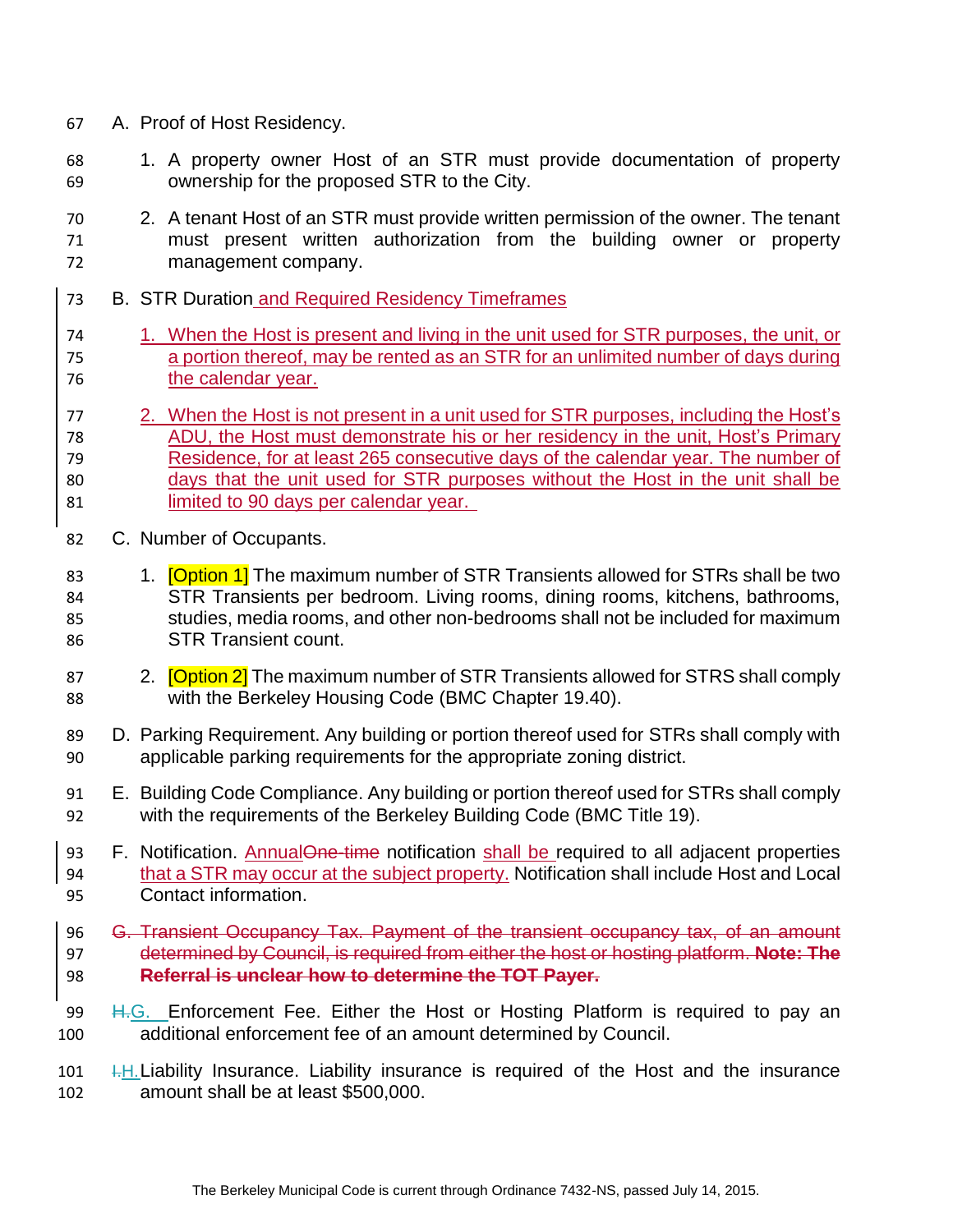- 103 J.I. Compliance with Second-Response Ordinance. The Host shall comply with the 104 Second Response Ordinance (BMC Chapter 13.48). The Host shall be prohibited from operating STRs for one year upon a third violation within 180 days.
- 106 K.J. Documents provided to STR Transients. Community Noise Ordinance and Smoke-Free Multi-Unit Housing Ordinance must be provided to transients upon arrival.

#### **Section 23C.XX.060 Nuisance**

- A. Any occurrence at a short-term rental unit in a manner which that constitutes a substantial disturbance of the quiet enjoyment of private or public property in a 111 significant segment of a neighborhood, such as excessive noise or traffic, obstruction of public streets by crowds or vehicles, public intoxication, the service to or consumption of alcohol by minors, fights, disturbances of the peace, litter or other similar conditions, constitutes a public nuisance.
- B. It shall be a public nuisance for any short-term rental transient of a short-term rental 116 units where an event is taking place to refuse access to, or interfere with access by, Fire Department personnel responding to an emergency call or investigating a situation.
- C. Notwithstanding any provision of Chapter 13.48 to the contrary, a public nuisance as defined in this Section shall be subject to the remedies set forth in Section 121 23C.XX.070.
- **Section 23C.XX.070 Remedies**
- A. This Chapter may be enforced as set forth in Chapters 1.20 and 1.28.
- B. Violation of any provision of this Chapter is hereby declared to be a public nuisance subject to abatement under Chapters 1.24, 1.26 and 23B.64.
- C. In any enforcement action, the prevailing party shall be entitled to recover reasonable attorneys' fees and costs; provided that, pursuant to Government Code Section 38773.5, attorneys' fees shall only be available in an action or proceeding in which the City has elected, at the commencement of such action or proceeding, to seek recovery of its own attorneys' fees. In no action or proceeding shall an award of attorneys' fees to a prevailing party exceed the amount of reasonable attorneys' fees incurred by the City in the action or proceeding.
- 133 D. In cases where the owner of a short-term rental unit has been unwilling or unable to control the use of that short-term rental unit so as to prevent repeated violations of this 135 Chapter, the City may revoke the registered Zoning Certificate for Business License and associated Business License under Chapter 23B.64.
- 137 E. Remedy Determination
- 138 1. In determining the appropriate remedy, if any, for a public nuisance under this Chapter, the City shall consider factors such as the severity and impact of the 140 huisance, whether it was an isolated event that is not likely to recur and whether it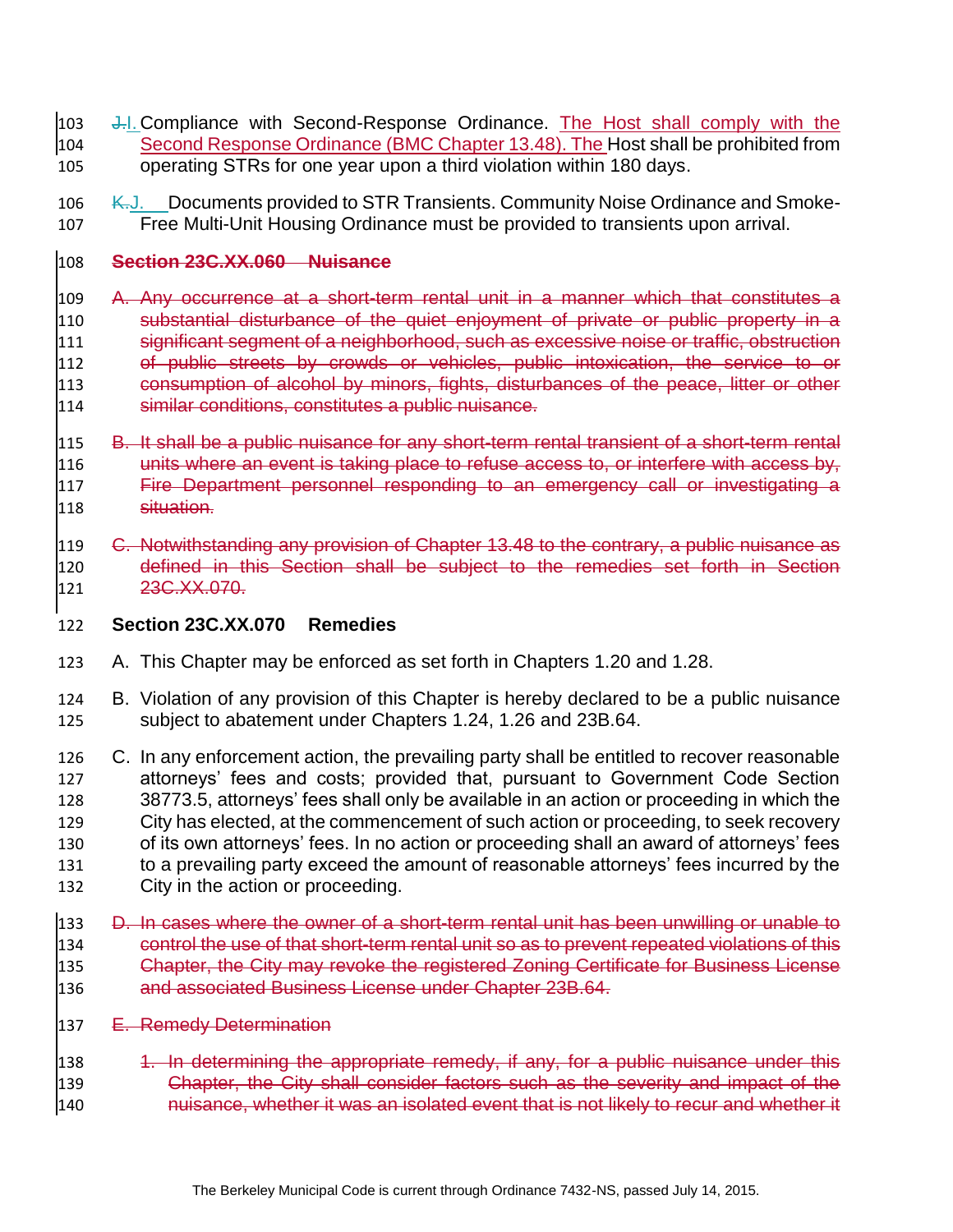- was preventable. Remedies for public nuisance should be reasonably designed to 142 address the nuisance that the City determines occurred.
- 143 2. Nuisance determinations, and remedies for nuisances, applicable to short-term **rental units shall apply only to the unit or units involved in or causing the nuisance,**  and remedies shall be designed to affect residents of other units as little as feasible.
- 147 F. Nothing in this Chapter is intended to create a monetary remedy against any persons involved, including not limited to short-term rental transients, host, and the designated 149 local contact person.
- 150 G.D. Any resident of the City may bring a private action for injunctive relief to prevent or remedy a public nuisance as defined in this Chapter. No action may be brought under this subdivision unless and until the prospective plaintiff has given the City and the prospective defendant(s) at least 30 days written notice of the alleged public nuisance and the City has failed to initiate proceedings within that period, or after initiation, has failed to diligently prosecute. Notwithstanding subdivision (F), in any action prosecuted under this Section a prevailing plaintiff may recover reasonable attorneys' fees.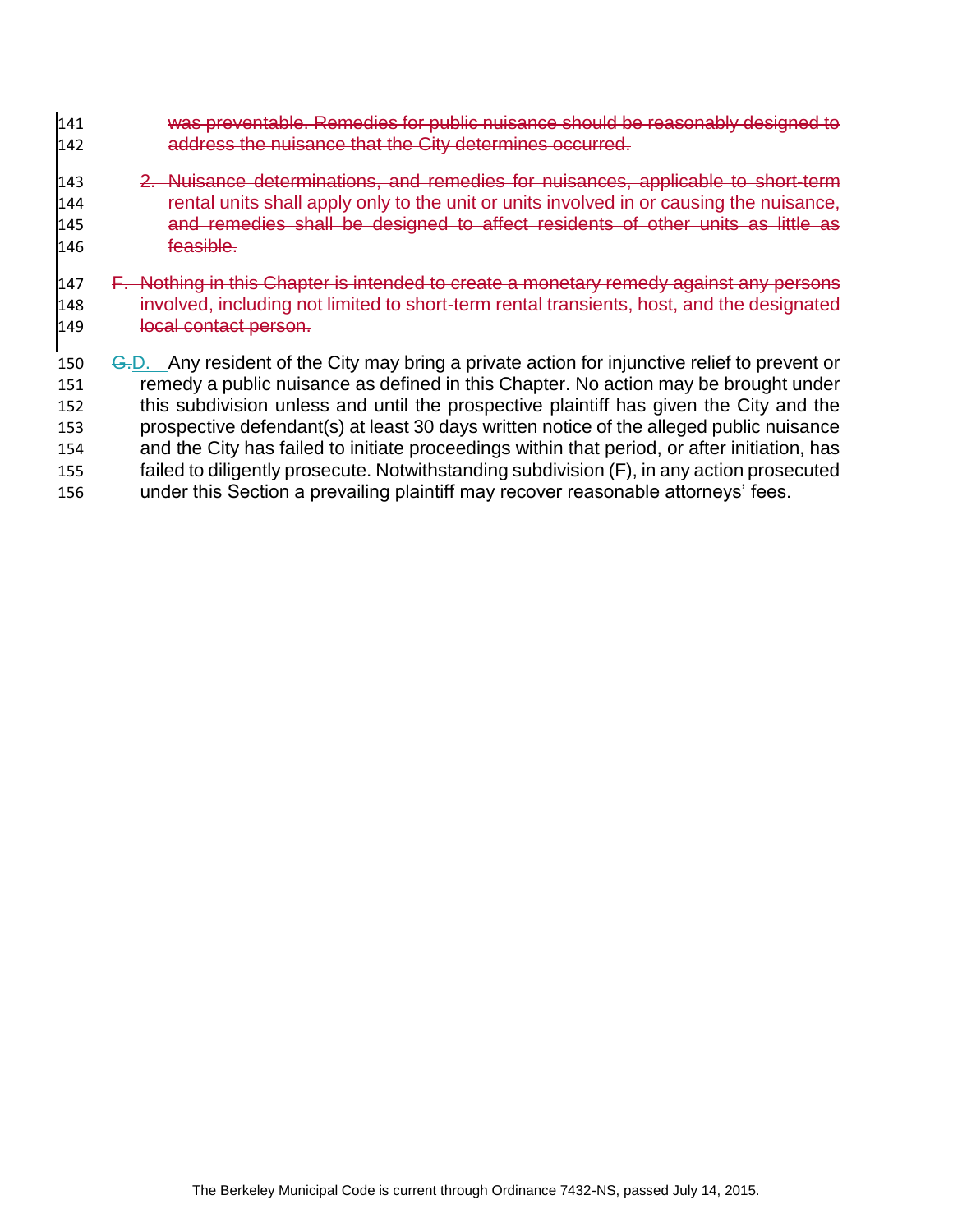**Information Item – Attachment 2 Planning Commission December 16, 2015**



**Housing Advisory Commission**

**HOUSING ADVISORY COMMISSION Regular Meeting Thursday, December 3, 2015**

**Time: 7:05 p.m. South Berkeley Senior Center 2939 Ellis Street – Berkeley Secretary – Amy Davidson, (510) 981-5406**

# **DRAFT MINUTES**

# **PRELIMINARY MATTERS**

## **1. Roll Call**

Present: Heidi Abramson, Diego Aguilar-Canabal, Tor Berg, Kathleen Crandall, Brendan Darrow (7:10 p.m.), Jill Martinucci, Alejandro Soto-Vigil, Igor Tregub, and Marian Wolfe. Absent: None. Commissioners in attendance: 9 of 9 Staff Present: Babka, Davidson, Lee, Tran, and Vasquez. Members of the public in attendance: 25 Public Speakers: 10

## **2. Agenda Approval**

Action: M/S/C (Soto-Vigil/Wolfe) to approve agenda as amended (move item 8 ahead of 7).

Vote: Ayes: Abramson, Aguilar-Canabal, Berg, Crandall, Darrow, Martinucci, Soto-Vigil, Tregub, and Wolfe. Noes: None. Abstain: None. Absent: None.

## **3. Public Comment**

2 speakers

## **4. Approval of November 5, 2015 Minutes**

Action: M/S/C (Wolfe/Abramson) to approve minutes. Vote: Ayes: Abramson, Aguilar-Canabal, Crandall, Darrow, Soto-Vigil, Tregub, and Wolfe. Noes: None. Abstain: Berg and Martinucci. Absent: None.

## **CONSENT ITEM**

## **5. Approve 2016 Calendar**

Action: M/S/C (Wolfe/Tregub) to approve the 2016 meeting calendar. Vote: Ayes: Abramson, Aguilar-Canabal, Berg, Crandall, Darrow, Martinucci, Soto-Vigil, Tregub, and Wolfe. Noes: None. Abstain: None. Absent: None.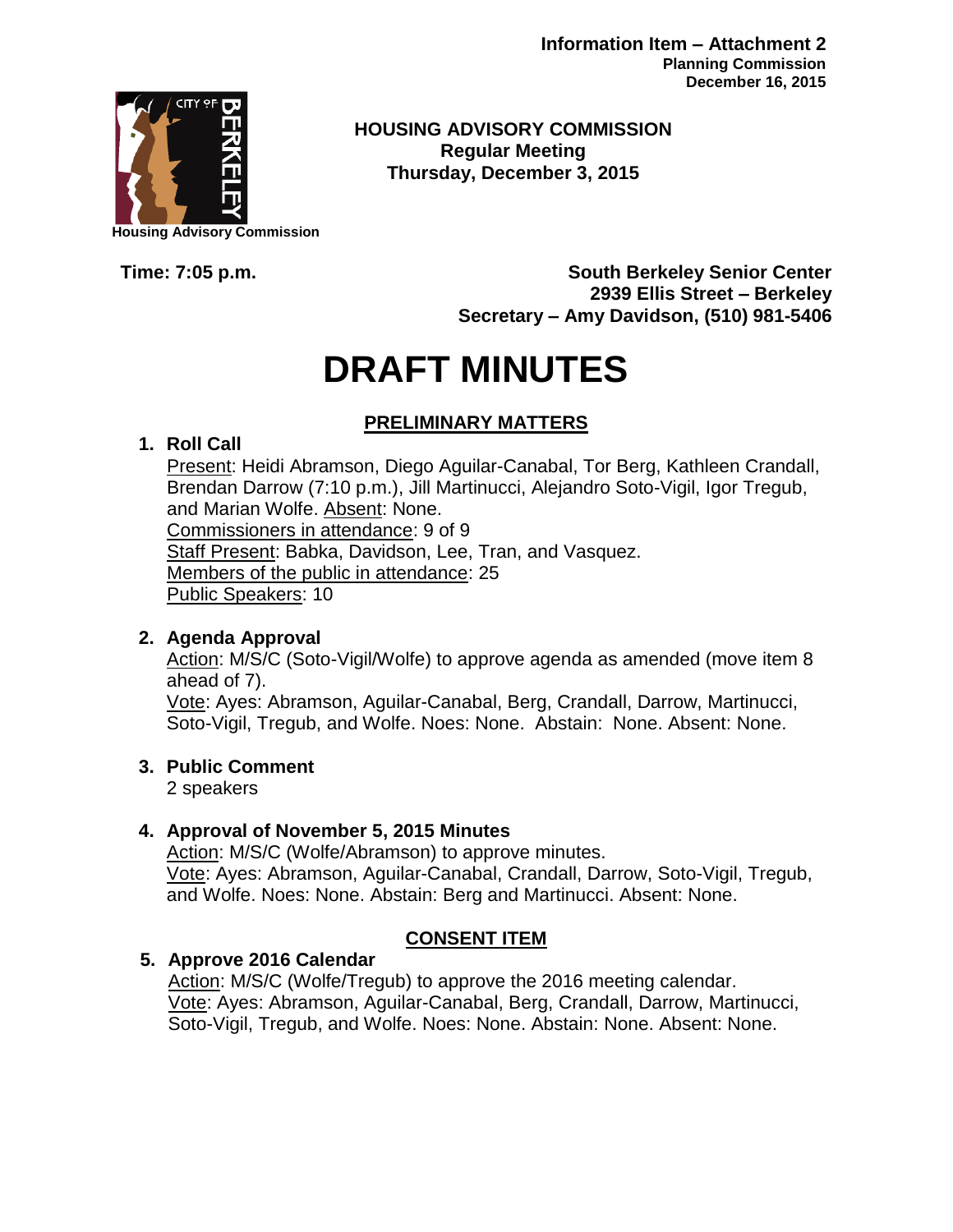# **UPDATES / ACTION ITEMS**

## **6. Update on Berkeley Housing Authority (BHA) Programs and Requested Strategies for City Support**

Public speakers: 3. Tia Ingram (Executive Director of the BHA) and Carole Norris (Chair of the BHA Board of Commissioners) presented.

## **7. Public Hearing on Community Needs**

Public speakers: 9.

Action: M/S/C (Tregub/Martinucci) to close the public hearing. Vote: Ayes: Abramson, Aguilar-Canabal, Berg, Crandall, Darrow, Martinucci, Soto-Vigil, Tregub, and Wolfe. Noes: None. Abstain: None. Absent: None.

### **8. Update from BRIDGE Housing and Berkeley Food and Housing Project on the Berkeley Way Parking Lot Project**

BRIDGE Housing and Berkeley Food and Housing Project presented.

#### **9. Update on Public Facilities Projects and Appointment of CDBG Subcommittee**

Action: M/S/C (Soto-Vigil/Abramson) to form a CDBG subcommittee with the following members: Berg, Crandall, Martinucci, and Tregub. Vote: Ayes: Abramson, Aguilar-Canabal, Berg, Crandall, Darrow, Martinucci, Soto-Vigil, Tregub, and Wolfe. Noes: None. Abstain: None. Absent: None.

## **10.Update on Housing Trust Fund 2015 Applications and Appointment of Housing Trust Fund (HTF) Subcommittee**

Action: M/S/C (Tregub/Darrow) to form an HTF subcommittee with the following members: Abramson, Aguilar-Canabal, Darrow, and Soto-Vigil. Vote: Ayes: Abramson, Aguilar-Canabal, Berg, Crandall, Darrow, Martinucci, Soto-Vigil, Tregub, and Wolfe. Noes: None. Abstain: None. Absent: None.

# **11.Short Term Rental Regulations**

Action A: M/S/C (Tregub/Darrow) to add the following language to the ordinance where appropriate: A property containing a unit with a "no-fault eviction" cannot become a short term rental for five years.

Vote: Ayes: Aguilar-Canabal, Darrow, Martinucci, Soto-Vigil, and Tregub. Noes: Abramson and Crandall. Abstain: Berg and Wolfe. Absent: None.

Action B: M/S/C (Martinucci/Tregub) to recommend the Planning Commission include the following guidelines from Council's June 9, 2015 referral (with one change in third bullet point):

- Either the host or rental-platform company must pay the transient occupancy tax (TOT) and an additional enforcement fee, to be established as a percentage of rents, not exceed the cost of the program
- The host must have a valid business license and be covered by liability insurance of at least \$500,000
- The City will require (Council used "request") hosting platforms list the business license number in online listings